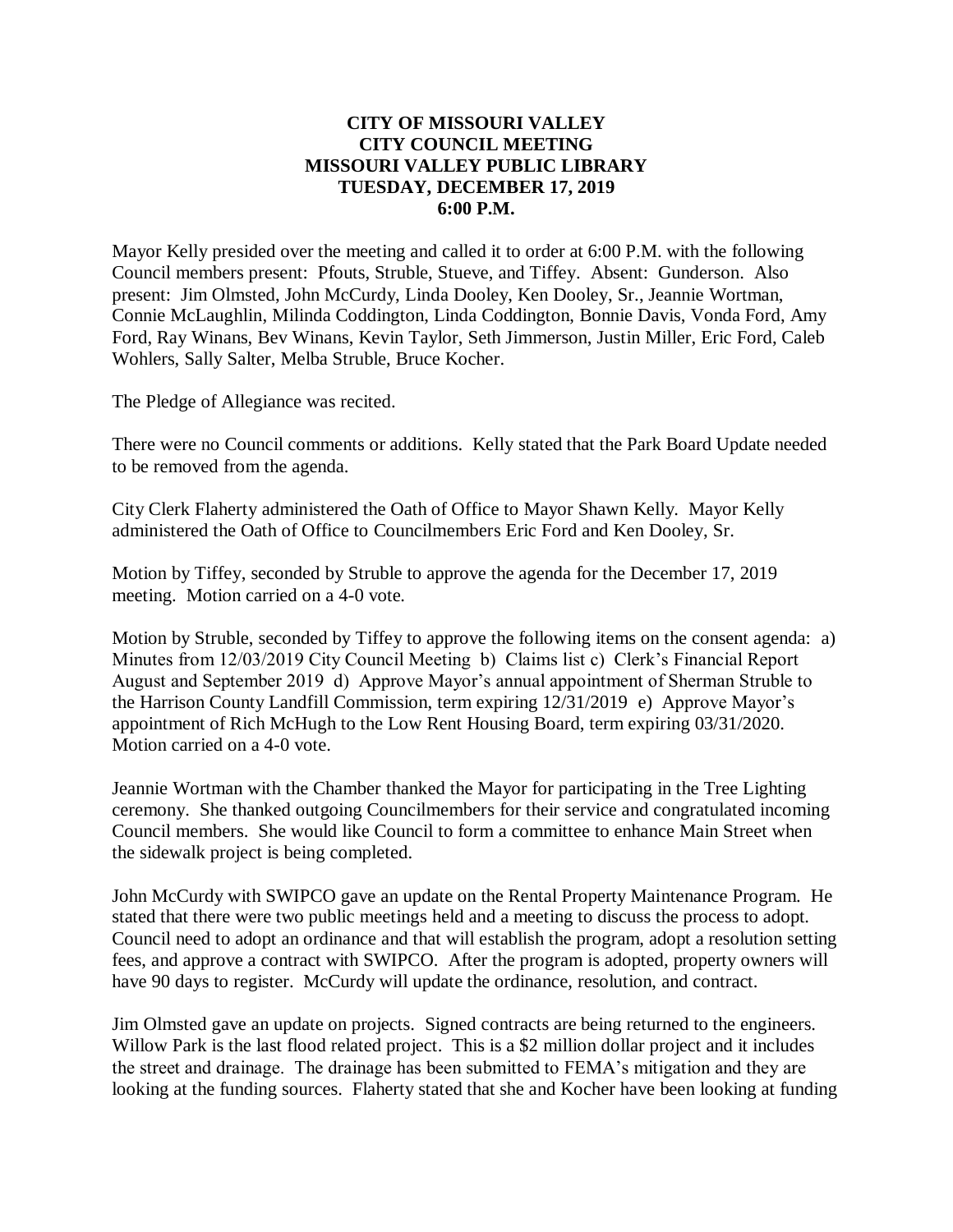sources for the Library settlement issues. They believe they have found adequate funding and will confirm with Olmsted. Olmsted would like to look at the street priority list in January.

Christine Leusink with the Siouxland Coalition against Human Trafficking asked Council to approve the Mayor issuing a proclamation at the next Council meeting. Flaherty will put it on the next agenda. She also stated that their group wants to provide the local hotels with training. Council gave their verbal approval for their support.

Motion by Pfouts, seconded by Struble to table the Park Board Update. Motion carried on a 4-0 vote.

Discussion was held on installing a street light at 909 North 1<sup>st</sup> Street. Kelly has driven by the property multiple times and agrees that the area needs a street light. Motion by Stueve, seconded by Tiffey to install a street light at 909 North 1<sup>st</sup> Street. Motion carried on a 4-0 vote.

Ordinance #550 was introduced Amending the Code of Ordinances of the City of Missouri Valley, Iowa, by Amending Provisions Pertaining to Conflict of Interest. Motion by Tiffey, seconded by Stueve to waive the  $2<sup>nd</sup>$  and  $3<sup>rd</sup>$  reading. Motion carried a 4-0 vote. Motion by Struble, seconded by Tiffey to adopt Ordinance #550. Motion carried on a 4-0 vote.

Ordinance #551 was introduced Amending the Code of Ordinances of the City of Missouri Valley, Iowa, by Amending Provisions Pertaining to Operating Budget Preparation. Motion by Pfouts, seconded by Stueve to waive the 2<sup>nd</sup> and 3<sup>rd</sup> reading. Motion carried a 4-0 vote. Motion by Pfouts, seconded by Tiffey to adopt Ordinance #551. Motion carried on a 4-0 vote.

Ordinance #552 was introduced Amending the Code of Ordinances of the City of Missouri Valley, Iowa, by Amending Provisions Pertaining to Solid Waste Control. Motion by Stueve, seconded by Pfouts to waive the  $2<sup>nd</sup>$  and  $3<sup>rd</sup>$  reading. Motion carried a 4-0 vote. Motion by Pfouts, seconded by Stueve to adopt Ordinance #552. Motion carried on a 4-0 vote.

Discussion was held on the purchase of computers. The computers at City Hall, Police Department, and the Water Treatment Plant are outdated. Flaherty received 3 quotes for new computers, a server at City Hall, and emails. Motion by Stueve, seconded by Struble to purchase computers, a server, and emails from Computer Service Innovations. Motion carried on a 4-0 vote.

Discussion was held on the Water Billing Clerk position. Flaherty and Kelly met with People Service about outsourcing the billing and making the position part-time. Staff believes it would be beneficial to keep the full time position. Council would like to keep the position as is and add additional duties.

Discussion was held on online billing and accepting credit cards. Flaherty stated that there would be additional costs to the City, set up fees and annual fees. She also stated that the City would be required to purchase a credit card reader and there would be charges to the customers to use credit cards. Motion by Stueve, seconded by Pfouts to accept credit card payments. Roll call: Ayes: Stueve, Pfouts Nays: Struble, Tiffey. Motion failed on a 2-2 vote.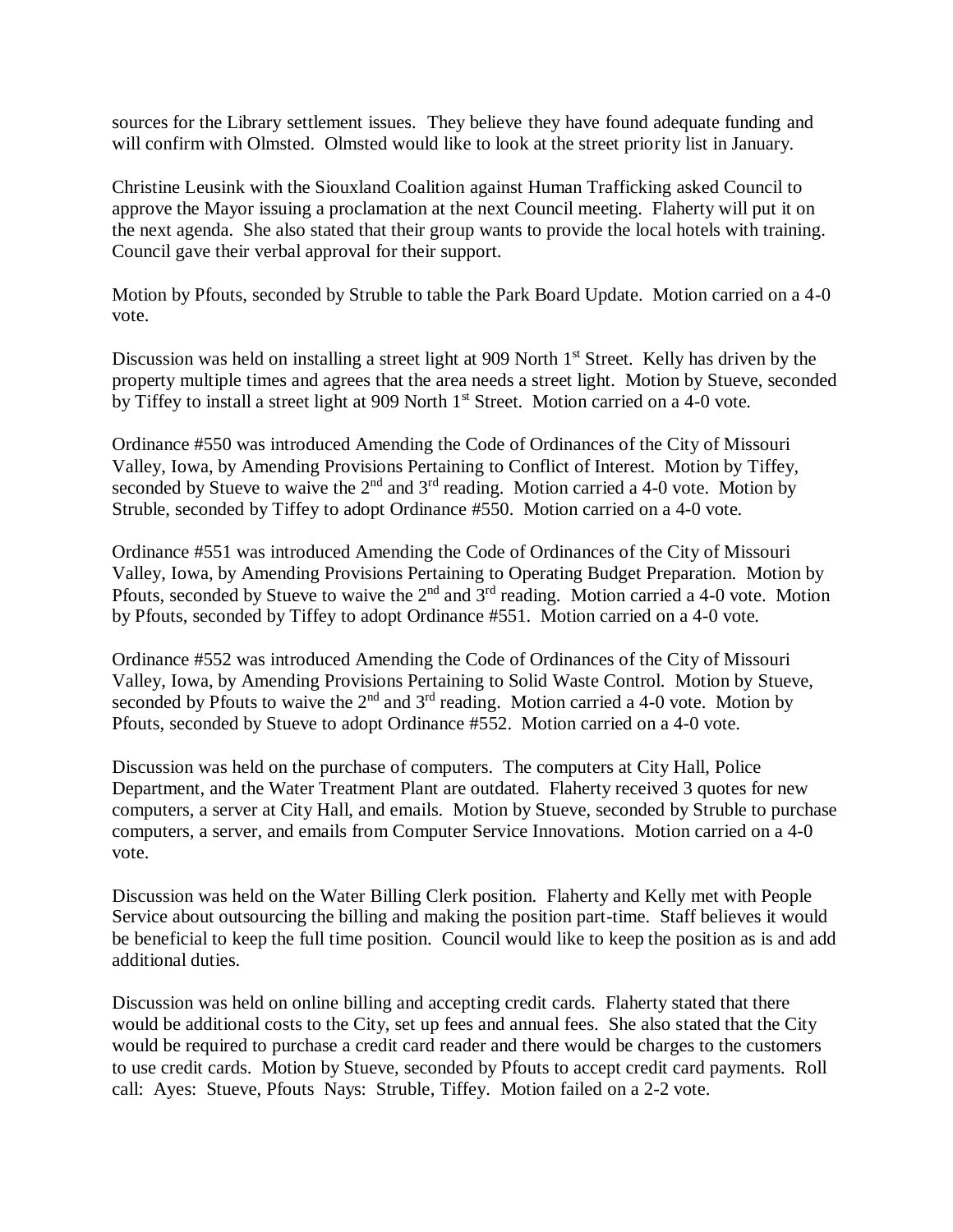Flaherty thanked the outgoing Councilmembers for their service.

Kelly wished everyone a Merry Christmas and encouraged everyone to go on the Holiday Lights Tour.

Motion by Struble, seconded by Tiffey to enter into closed session at 7:03 p.m. per IA Code  $21.5(1)(i)$  to evaluate the professional competency of an individual whose appointment, hiring, performance, or discharge is being considered when necessary to prevent needless and irreparable injury to that individual's reputation. Roll call: Ayes: Struble, Tiffey, Stueve Nayes: Pfouts Motion carried on a 3-1 vote.

Motion by Pfouts, seconded by Stueve to return to open session at 7:10 p.m. Motion carried on a 4-0 vote.

Motion by Pfouts, seconded by Stueve to allow Chief Murray to carry over 101 hours of vacation. Motion carried on a 4-0 vote.

Motion by Pfouts, seconded by Struble to adjourn at 7:12 p.m. Motion carried on a 4-0 vote.

Shawn Kelly, Mayor

Attest: Jodie Flaherty, City Clerk

## **ORDINANCE #550**

# **AN ORDINANCE AMENDING THE CODE OF ORDINANCES OF THE CITY OF MISSOURI VALLEY, IOWA, BY AMENDING PROVISIONS PERTAINING TO CONFLICT OF INTEREST**

Be It Enacted by the City Council of the City of Missouri Valley, Iowa:

**SECTION 1. SUBSECTIONS MODIFIED.** Subsections 10, 11 and 12 of Section 5.07 of the Code of Ordinances of the City of Missouri Valley, Iowa, are repealed and the following adopted in lieu thereof:

10. Cumulative Purchases. Contracts not otherwise permitted by this section, for the purchase of goods or services that benefit a City officer or employee, if the purchases benefiting that officer or employee do not exceed a cumulative total purchase price of \$6,000.00 in a fiscal year.

*(Code of Iowa, Sec. 362.5[3j])*

11. Franchise Agreements. Franchise agreements between the City and a utility and contracts entered into by the City for the provision of essential City utility services.

*(Code of Iowa, Sec. 362.5[3k])*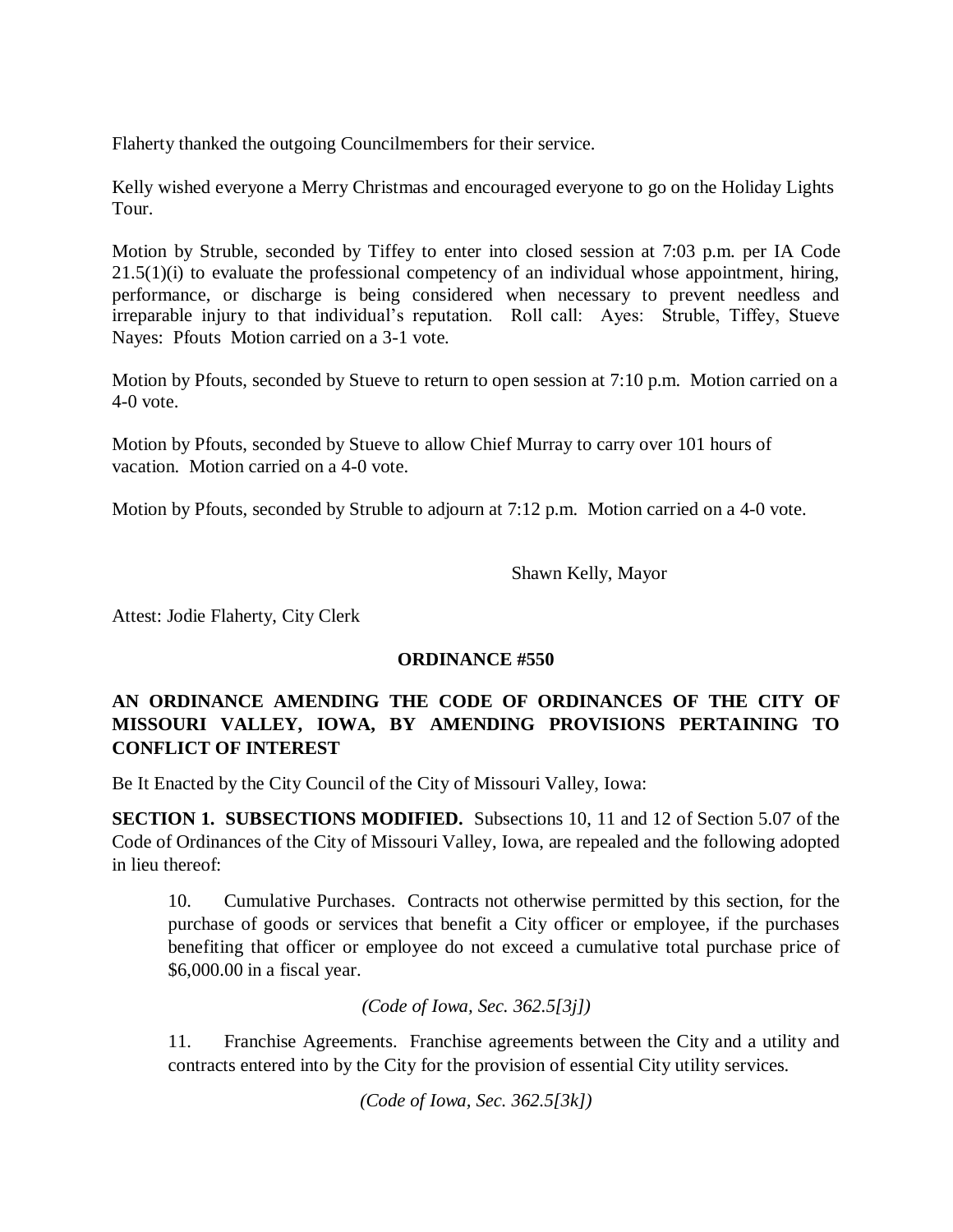12. Third Party Contracts. A contract that is a bond, note or other obligation of the City and the contract is not acquired directly from the City but is acquired in a transaction with a third party who may or may not be the original underwriter, purchaser, or obligee of the contract.

*(Code of Iowa, Sec. 362.5[3l])*

**SECTION 2. SEVERABILITY CLAUSE.** If any section, provision or part of this ordinance shall be adjudged invalid or unconstitutional, such adjudication shall not affect the validity of the ordinance as a whole or any section, provision or part thereof not adjudged invalid or unconstitutional.

**SECTION 3. WHEN EFFECTIVE.** This ordinance shall be in effect from and after its final passage, approval and publication as provided by law.

Passed by the Council on the 17th day of December, 2019, and approved this 17th day of December, 2019.

Shawn Kelly, Mayor

 $\frac{1}{2}$  ,  $\frac{1}{2}$  ,  $\frac{1}{2}$  ,  $\frac{1}{2}$  ,  $\frac{1}{2}$  ,  $\frac{1}{2}$  ,  $\frac{1}{2}$  ,  $\frac{1}{2}$  ,  $\frac{1}{2}$  ,  $\frac{1}{2}$  ,  $\frac{1}{2}$  ,  $\frac{1}{2}$  ,  $\frac{1}{2}$  ,  $\frac{1}{2}$  ,  $\frac{1}{2}$  ,  $\frac{1}{2}$  ,  $\frac{1}{2}$  ,  $\frac{1}{2}$  ,  $\frac{1$ 

ATTEST:

Jodie Flaherty, City Clerk

\_\_\_\_\_\_\_\_\_\_\_\_\_\_\_\_\_\_\_\_\_\_\_\_\_

## **ORDINANCE #551**

# **AN ORDINANCE AMENDING THE CODE OF ORDINANCES OF THE CITY OF MISSOURI VALLEY, IOWA, BY AMENDING PROVISIONS PERTAINING TO OPERATING BUDGET PREPARATION**

Be It Enacted by the City Council of the City of Missouri Valley, Iowa:

**SECTION 1. SECTION MODIFIED.** Section 7.05 of the Code of Ordinances of the City of Missouri Valley, Iowa, is repealed and the following adopted in lieu thereof:

**7.05 OPERATING BUDGET PREPARATION.** The annual operating budget of the City shall be prepared in accordance with the following:

1. Proposal Prepared. The finance officer is responsible for preparation of the annual budget detail, for review by the Mayor and Council and adoption by the Council in accordance with directives of the Mayor and Council.

2. Boards and Commissions. All boards, commissions, and other administrative agencies of the City that are authorized to prepare and administer budgets must submit their budget proposals to the finance officer for inclusion in the proposed City budget at such time and in such form as required by the Council.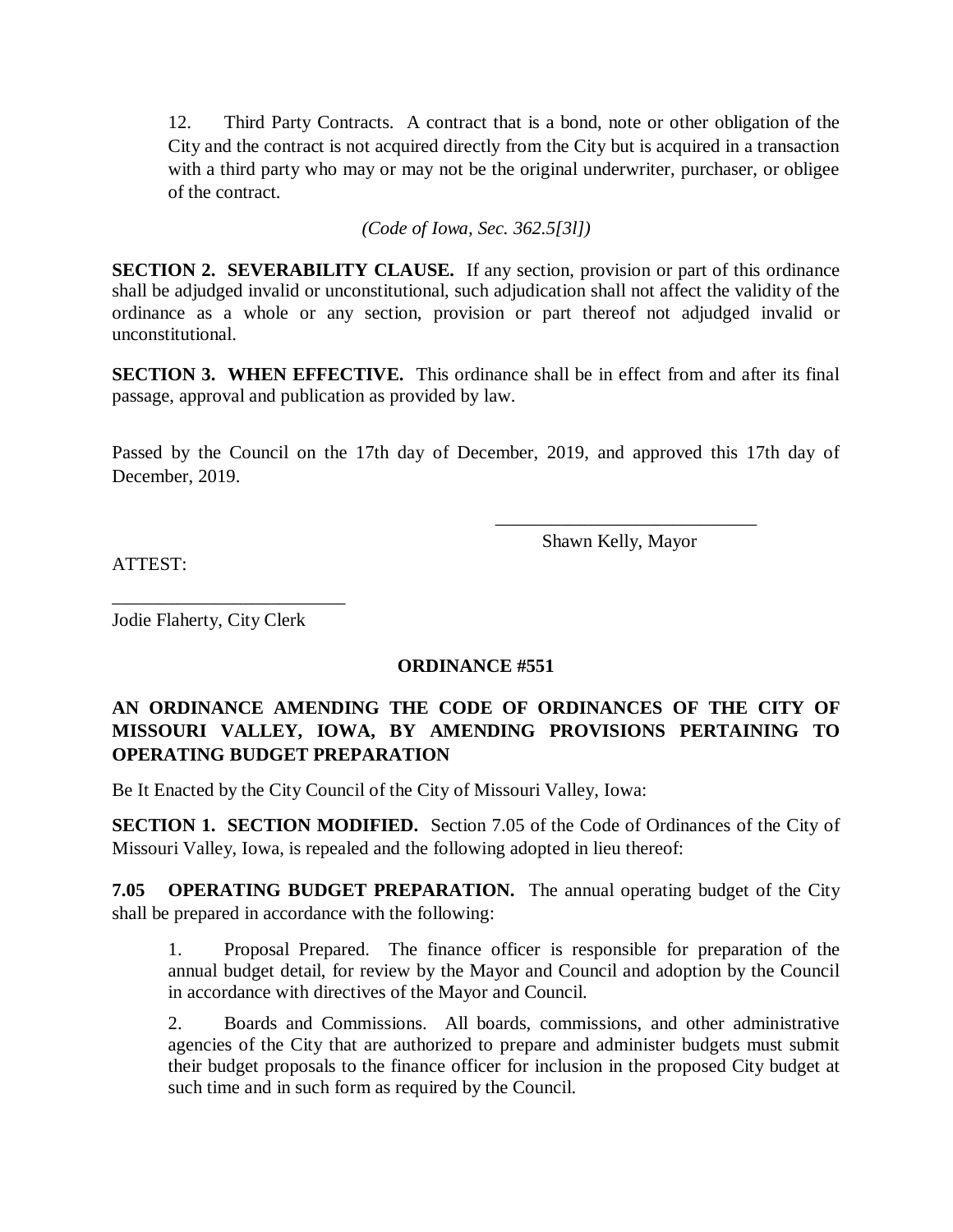3. Submission to Council. The finance officer shall submit the completed budget proposal to the Council each year at such time as directed by the Council.

4. Resolution Establishing Maximum Property Tax Dollars. The Council shall adopt a resolution establishing the total maximum property tax dollars that may be certified for levy that includes taxes for City government purposes under *Code of Iowa* Section 384.1, for the City's trust and agency fund under *Code of Iowa* Section 384.6, Subsection 1, for the City's emergency fund under *Code of Iowa* Section 384.8, and for the levies authorized under *Code of Iowa* Section 384.12, Subsections 8, 10, 11, 12, 13, 17, and 21, but excluding additions approved at election under *Code of Iowa* Section 384.12, Subsection 19.

*(Code of Iowa, Sec. 384.15A)*

A. The Council shall set a time and place for a public hearing on the resolution before the date for adoption of the resolution and shall publish notice of the hearing not less than 10 nor more than 20 days prior to the hearing in a newspaper published at least once weekly and having general circulation in the City.

B. If the City has an internet site, the notice shall also be posted and clearly identified on the City's internet site for public viewing beginning on the date of the newspaper publication or public posting, as applicable. Additionally, if the City maintains a social media account on one or more social media applications, the public hearing notice or an electronic link to the public hearing notice shall be posted on each such account on the same day as the publication of the notice. All of the following shall be included in the notice:

(1) The sum of the current fiscal year's actual property taxes certified for levy under the levies specified in this subsection and the current fiscal year's combined property tax levy rate for such amount that is applicable to taxable property in the City other than property used and assessed for agricultural or horticultural purposes.

(2) The effective tax rate calculated using the sum of the current fiscal year's actual property taxes certified for levy under the levies specified in this subsection, applicable to taxable property in the City other than property used and assessed for agricultural or horticultural purposes.

(3) The sum of the proposed maximum property tax dollars that may be certified for levy for the budget year under the levies specified in this subsection and the proposed combined property tax levy rate for such amount applicable to taxable property in the City other than property used and assessed for agricultural or horticultural purposes.

(4) If the proposed maximum property tax dollars specified under Subparagraph (3) exceed the current fiscal year's actual property tax dollars certified for levy specified in Subparagraph (1), a statement of the major reasons for the increase.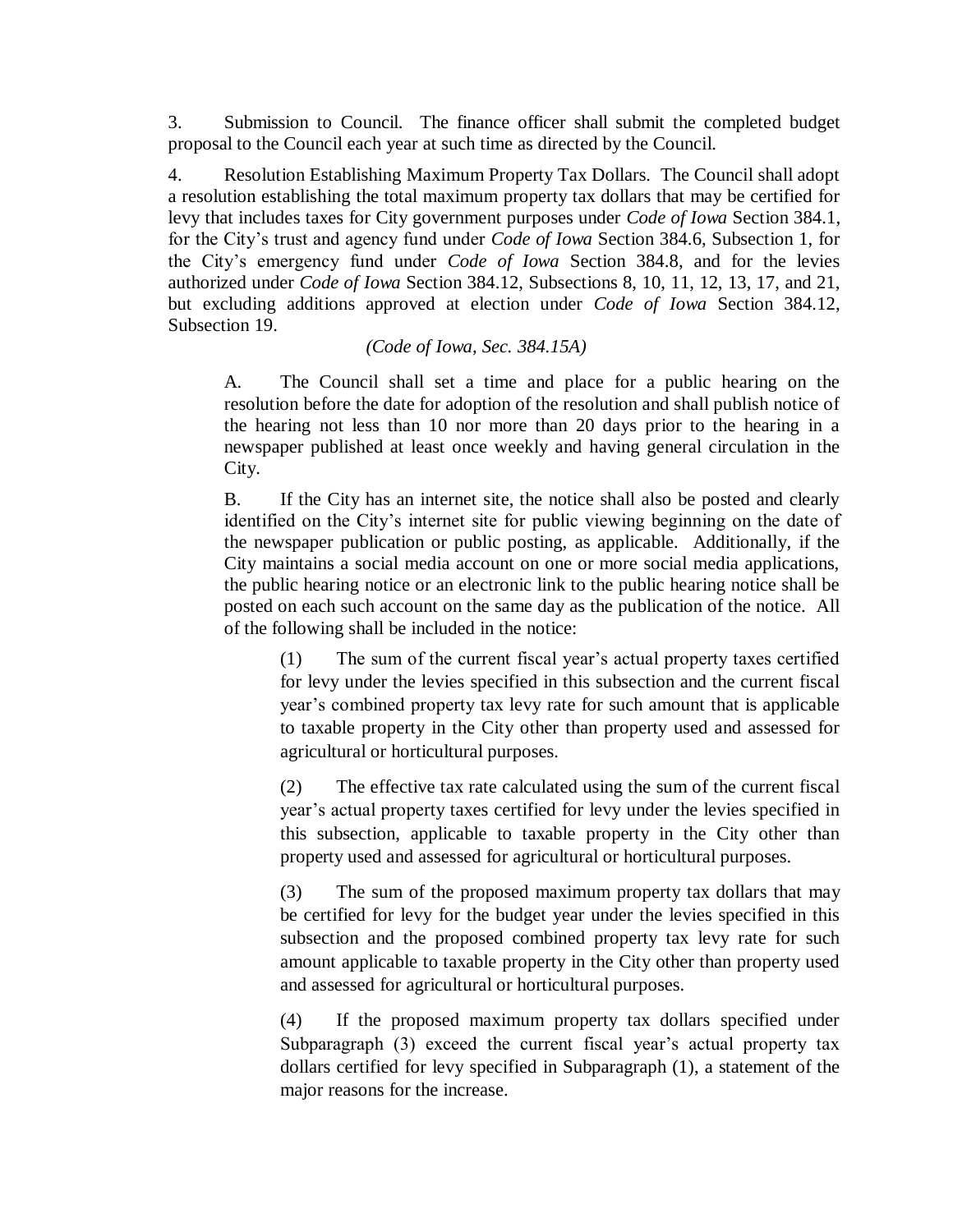Proof of publication shall be filed with and preserved by the County Auditor. The Department of Management shall prescribe the form for the public hearing notice for cities and the form for the resolution to be adopted by the Council under Paragraph C of this subsection.

C. At the public hearing, the Council shall receive oral or written objections from any resident or property owner of the City. After all objections have been received and considered, the Council may decrease, but not increase, the proposed maximum property tax dollar amount for inclusion in the resolution and shall adopt the resolution and file the resolution with the County Auditor as required under *Code of Iowa* Section 384.16, Subsection 3.

D. If the sum of the maximum property tax dollars for the budget year specified in the resolution under the levies specified in this subsection exceeds 102 percent of the sum of the current fiscal year's actual property taxes certified for levy under the levies specified in this subsection, the Council shall be required to adopt the resolution by a two-thirds majority of the membership of the Council.

E. If the City has an internet site, in addition to filing the resolution with the Auditor under *Code of Iowa* Section 384.16, Subsection 3, the adopted resolution shall be posted and clearly identified on the City's internet site for public viewing within 10 days of approval by the Council. The posted resolution for a budget year shall continue to be accessible for public viewing on the internet site along with resolutions posted for all subsequent budget years.

5. Council Review. The Council shall review the proposed budget and may make any adjustments it deems appropriate in the budget before accepting such proposal for publication, hearing, and final adoption.

6. Notice of Hearing. Following, and not until adoption of the resolution required under Subsection 4 of this section, the Council shall set a time and place for public hearing on the budget to be held before March 31 and shall publish notice of the hearing not less than 10 nor more than 20 days before the hearing. A summary of the proposed budget and a description of the procedure for protesting the City budget under Section 384.19 of the *Code of Iowa*, in the form prescribed by the Director of the Department of Management, shall be included in the notice. Proof of publication of the notice under this subsection and a copy of the resolution adopted under Subsection 4 of this section must be filed with the County Auditor.

*(Code of Iowa, Sec. 384.16[3])* 

7. Copies of Budget on File. Not less than 20 days before the date that the budget must be certified to the County Auditor and not less than 10 days before the public hearing, the Clerk shall make available a sufficient number of copies of the detailed budget to meet the requests of taxpayers and organizations, and have them available for distribution at the offices of the Mayor and Clerk and at the City library.

*(Code of Iowa, Sec. 384.16[2])*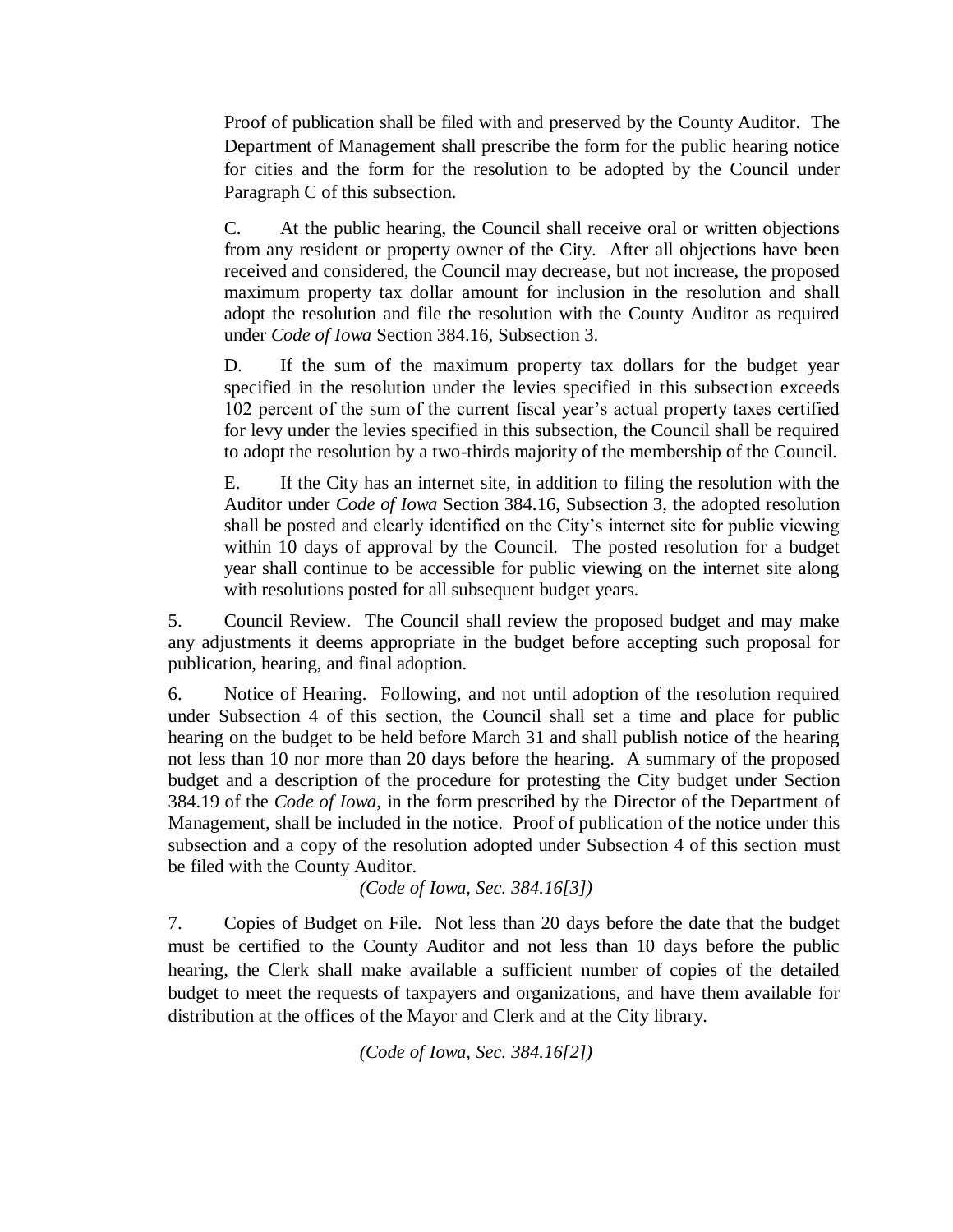8. Adoption and Certification. After the hearing, the Council shall adopt, by resolution, a budget for at least the next fiscal year and the Clerk shall certify the necessary tax levy for the next fiscal year to the County Auditor and the County Board of Supervisors. The tax levy certified may be less than, but not more than, the amount estimated in the proposed budget submitted at the final hearing or the applicable amount specified in the resolution adopted under Subsection 4 of this section. Two copies each of the detailed budget as adopted and of the tax certificate must be transmitted to the County Auditor.

*(Code of Iowa, Sec. 384.16[5])*

**SECTION 2. SEVERABILITY CLAUSE.** If any section, provision or part of this ordinance shall be adjudged invalid or unconstitutional, such adjudication shall not affect the validity of the ordinance as a whole or any section, provision or part thereof not adjudged invalid or unconstitutional.

**SECTION 3. WHEN EFFECTIVE.** This ordinance shall be in effect from and after its final passage, approval and publication as provided by law.

Passed by the Council on the  $17<sup>th</sup>$  day of December, 2019, and approved this 17th day of December, 2019.

Shawn Kelly, Mayor

 $\frac{1}{\sqrt{2}}$  ,  $\frac{1}{\sqrt{2}}$  ,  $\frac{1}{\sqrt{2}}$  ,  $\frac{1}{\sqrt{2}}$  ,  $\frac{1}{\sqrt{2}}$  ,  $\frac{1}{\sqrt{2}}$  ,  $\frac{1}{\sqrt{2}}$  ,  $\frac{1}{\sqrt{2}}$  ,  $\frac{1}{\sqrt{2}}$  ,  $\frac{1}{\sqrt{2}}$  ,  $\frac{1}{\sqrt{2}}$  ,  $\frac{1}{\sqrt{2}}$  ,  $\frac{1}{\sqrt{2}}$  ,  $\frac{1}{\sqrt{2}}$  ,  $\frac{1}{\sqrt{2}}$ 

ATTEST:

Jodie Flaherty, City Clerk

\_\_\_\_\_\_\_\_\_\_\_\_\_\_\_\_\_\_\_\_\_\_\_\_\_\_

## **ORDINANCE #552**

# **AN ORDINANCE AMENDING THE CODE OF ORDINANCES OF THE CITY OF MISSOURI VALLEY, IOWA, BY AMENDING PROVISIONS PERTAINING TO SOLID WASTE CONTROL**

Be It Enacted by the City Council of the City of Missouri Valley, Iowa:

**SECTION 1. SUBSECTIONS MODIFIED.** Subsections 13 and 14 of Section 105.02 of the Code of Ordinances of the City of Missouri Valley, Iowa, are repealed and the following adopted in lieu thereof:

13. "Sanitary disposal project" means all facilities and appurtenances (including all real and personal property connected with such facilities) that are acquired, purchased, constructed, reconstructed, equipped, improved, extended, maintained, or operated to facilitate the final disposition of solid waste without creating a significant hazard to the public health or safety, and which are approved by the Director of the State Department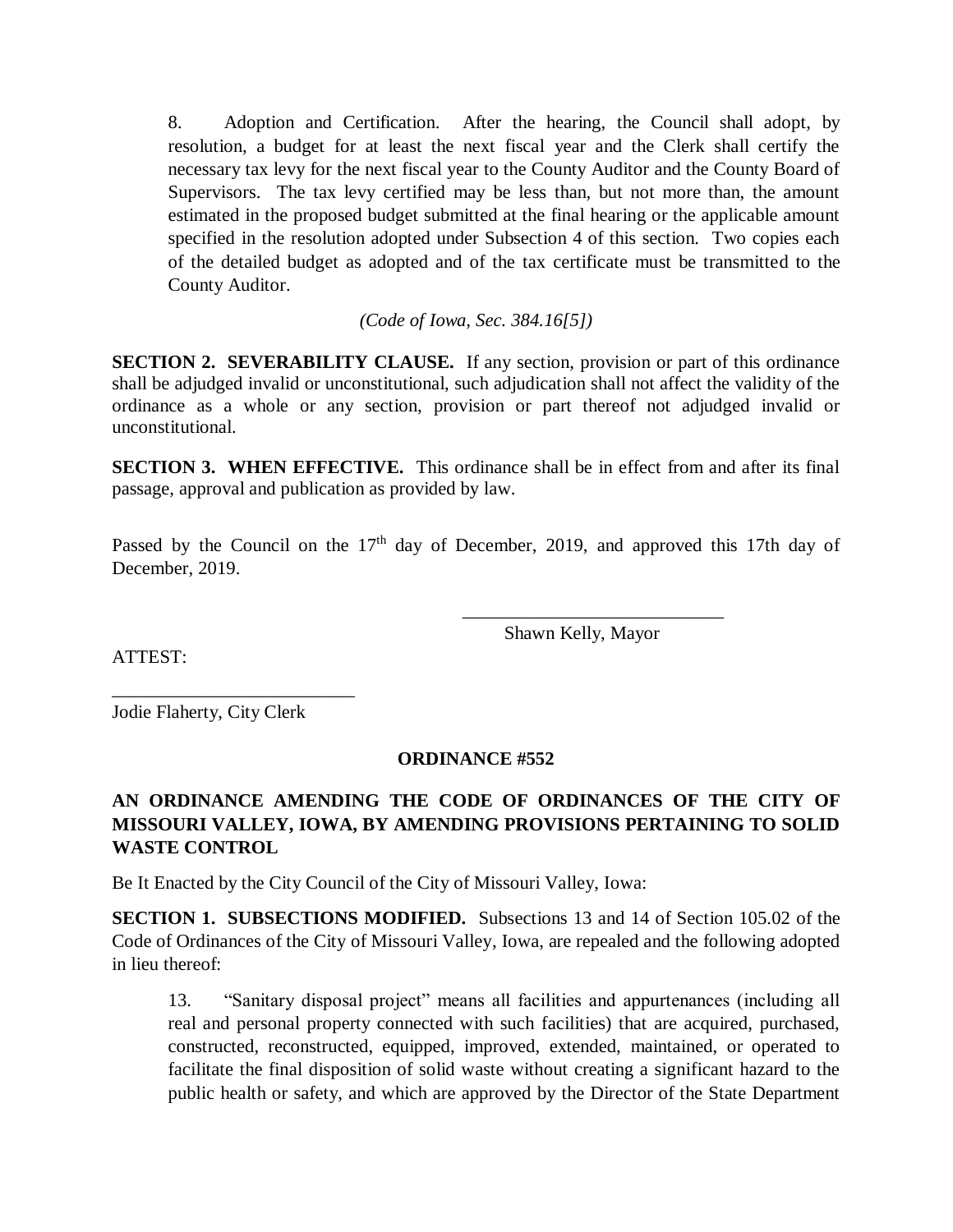of Natural Resources. "Sanitary disposal project" does not include a pyrolysis or gasification facility as defined in Section 455B.301 of the *Code of Iowa*.

#### *(Code of Iowa, Sec. 455B.301)*

14. "Solid waste" means garbage, refuse, rubbish, and other similar discarded solid or semisolid materials, including but not limited to such materials resulting from industrial, commercial, agricultural, and domestic activities. Solid waste may include vehicles, as defined by Section 321.1 of the *Code of Iowa*. Solid waste does not include any of the following:

#### *(Code of Iowa, Sec. 455B.301)*

A. Hazardous waste regulated under the Federal Resource Conservation and Recovery Act, 42 U.S.C. § 6921-6934.

B. Hazardous waste as defined in Section 455B.411 of the *Code of Iowa*, except to the extent that rules allowing for the disposal of specific wastes have been adopted by the State Environmental Protection Commission.

C. Source, special nuclear, or by-product material as defined in the Atomic Energy Act of 1954, as amended to January 1, 1979.

D. Petroleum contaminated soil that has been remediated to acceptable State or federal standards.

E. Steel slag which is a product resulting from the steel manufacturing process and is managed as an item of value in a controlled manner and not as a discarded material.

F. Material that is legitimately recycled pursuant to Section 455D.4A of the *Code of Iowa.*

G. Post-use polymers or recoverable feedstocks that are any of the following:

(1) Processed at a pyrolysis or gasification facility.

(2) Held at a pyrolysis or gasification facility prior to processing to ensure production is not interrupted.